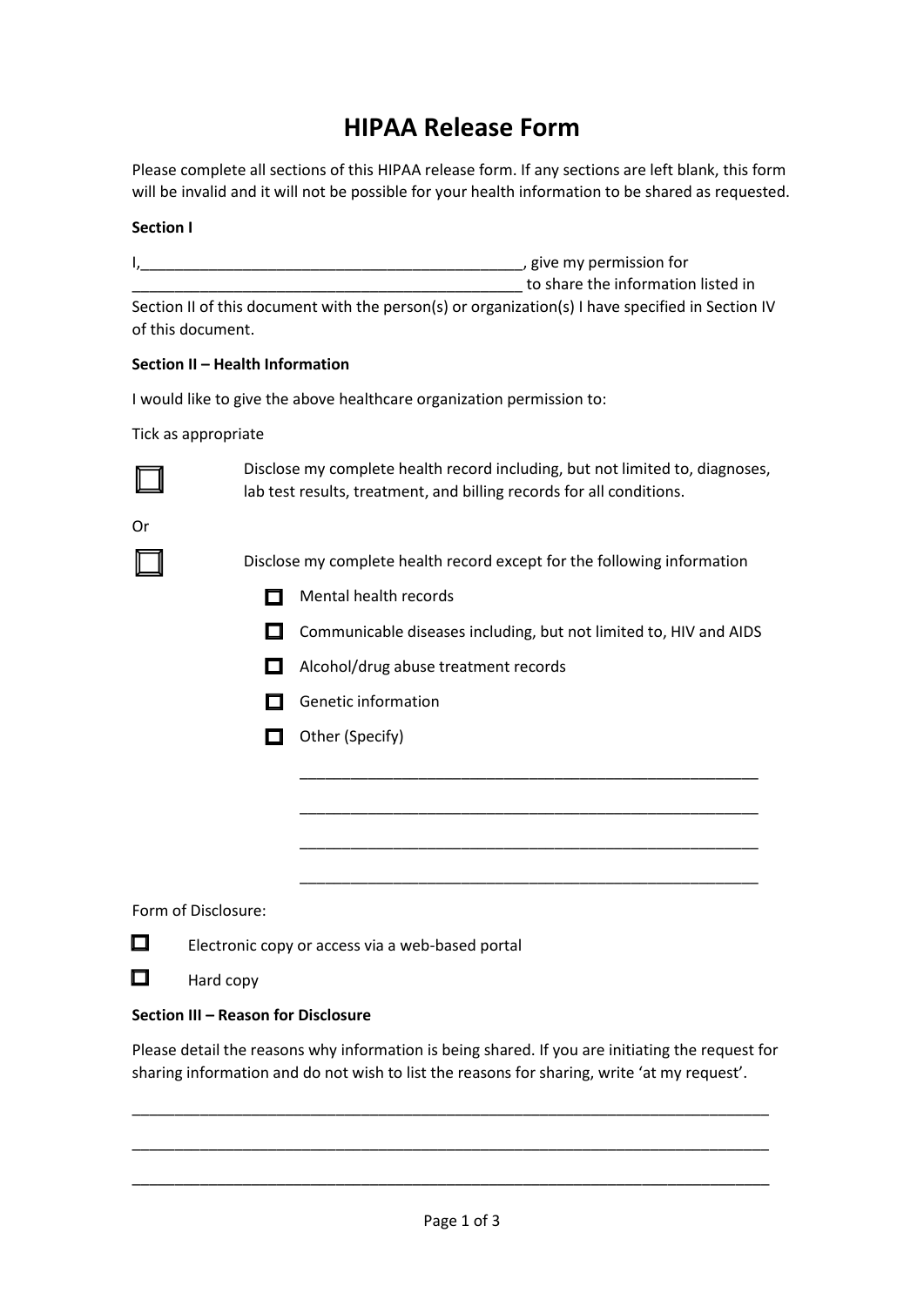# **Section IV – Who Can Receive My Health Information**

I give authorization for the health information detailed in section II of this document to be shared with the following individual(s) or organization(s)

\_\_\_\_\_\_\_\_\_\_\_\_\_\_\_\_\_\_\_\_\_\_\_\_\_\_\_\_\_\_\_\_\_\_\_\_\_\_\_\_\_\_\_\_\_\_\_\_\_\_\_\_\_\_\_\_\_\_\_\_\_\_\_\_\_\_\_\_\_\_\_\_\_\_\_

\_\_\_\_\_\_\_\_\_\_\_\_\_\_\_\_\_\_\_\_\_\_\_\_\_\_\_\_\_\_\_\_\_\_\_\_\_\_\_\_\_\_\_\_\_\_\_\_\_\_\_\_\_\_\_\_\_\_\_\_\_\_\_\_\_\_\_\_\_\_\_\_\_\_\_

| Name:         |  |  |  |
|---------------|--|--|--|
|               |  |  |  |
| Organization: |  |  |  |
|               |  |  |  |

Address: \_\_\_\_\_\_\_\_\_\_\_\_\_\_\_\_\_\_\_\_\_\_\_\_\_\_\_\_\_\_\_\_\_\_\_\_\_\_\_\_\_\_\_\_\_\_\_\_\_\_\_\_\_\_\_\_\_\_\_\_\_\_\_\_

I understand that the person(s)/organization(s) listed above may not be covered by state/federal rules governing privacy and security of data and may be permitted to further share the information that is provided to them.

# **Section V – Duration of Authorization**

This authorization to share my health information is valid:

Tick as appropriate

|    |  | a) From the control of the control of the control of the control of the control of the control of the control o<br>to |
|----|--|-----------------------------------------------------------------------------------------------------------------------|
| Or |  |                                                                                                                       |
|    |  | b) All past, present, and future periods                                                                              |
| Or |  |                                                                                                                       |
|    |  | c) The date of the signature in section VI until the following event:                                                 |
|    |  |                                                                                                                       |
|    |  | I understand that I am permitted to revoke this authorization to share my health data at any                          |

permitted to revoke this authorization to share my health data at any time and can do so by submitting a request in writing to:

Name: \_\_\_\_\_\_\_\_\_\_\_\_\_\_\_\_\_\_\_\_\_\_\_\_\_\_\_\_\_\_\_\_\_\_\_\_\_\_\_\_\_\_\_\_\_\_\_\_\_\_\_\_\_\_\_\_\_\_\_\_\_\_\_\_ Organization:

Address: \_\_\_\_\_\_\_\_\_\_\_\_\_\_\_\_\_\_\_\_\_\_\_\_\_\_\_\_\_\_\_\_\_\_\_\_\_\_\_\_\_\_\_\_\_\_\_\_\_\_\_\_\_\_\_\_\_\_\_\_\_\_\_\_

I understand that:

- In the event that my information has already been shared by the time my authorization is revoked, it may be too late to cancel permission to share my health data.
- I understand that I do not need to give any further permission for the information detailed in Section II to be shared with the person(s) or organization(s) listed in section IV.